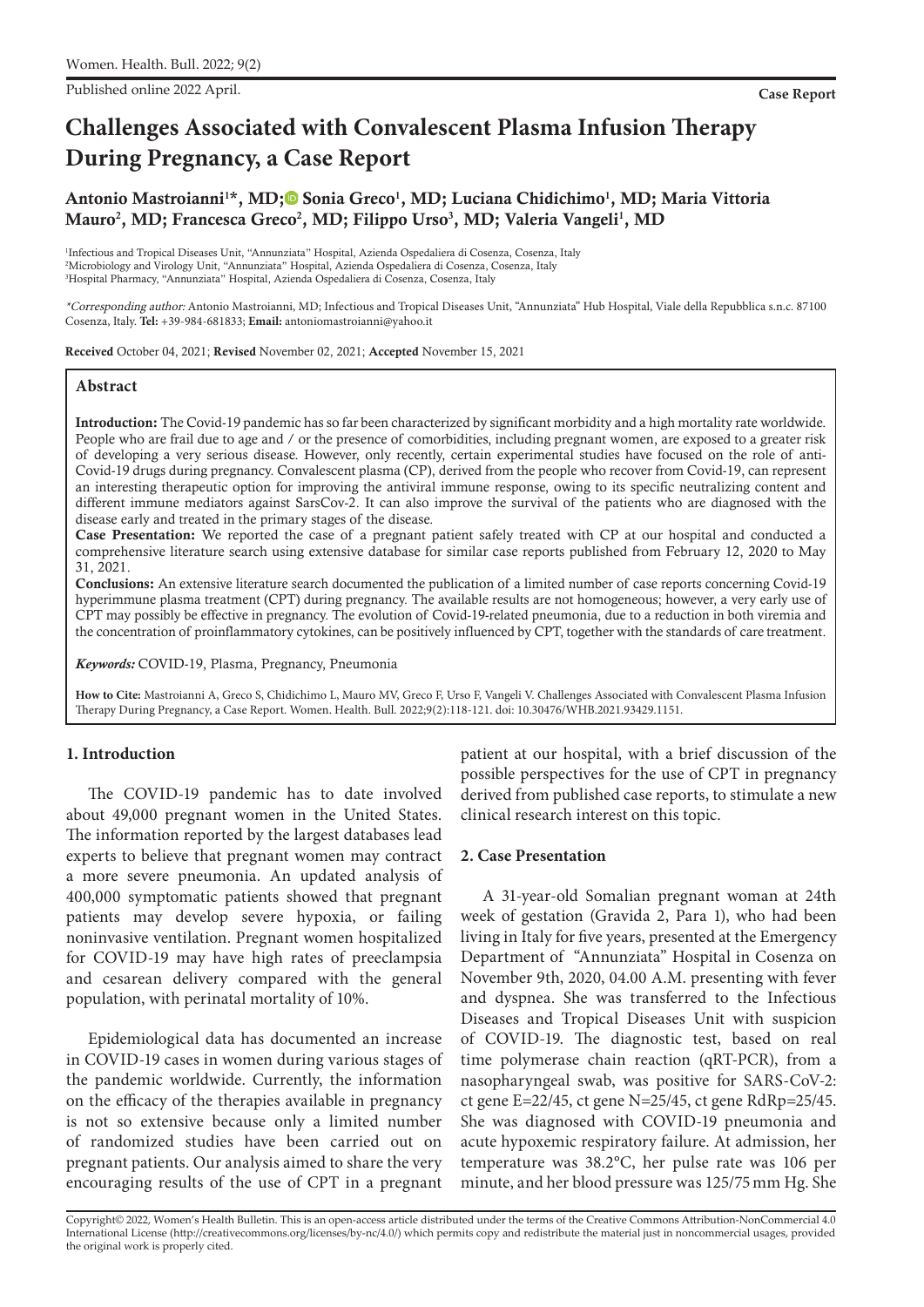was noted to be hypoxic to 88% breathing ambient air and was tachypneic to 36 breaths/minute. She required intravenous fluids, and supplemental oxygen by nasal cannula at a flow of 6 L/min, with the goal of oxygen saturation >95% to support adequate fetal oxygenation. Ultrasound was performed, showing active fetal movements, normal fetal morphology, and normal amniotic fluid quantity. In 2016, she had a normal vaginal delivery in Italy. Her medical history was normal. The body mass index on admission to prenatal care was 47 kg/m 2 with a length of 163 centimetres (cm) and weight of 126 kg (kg), and her pregnancy had been without complications. On admission, the patient described a five-day history of shortness of breath, dry cough, myalgia, nausea, abdominal pain, dyarrhea, and fever. She had a great deal of abdominal pain on admission, but the surgeon did not find any signs of an acute abdominal event. Obstetric examination, including cardio-tocography (CTG) and an abdominal ultrasound, showed no significant evidence of abnormalities. Fetal ultrasound examination was normal with normal doppler flows.

A computerized tomography chest scan revealed multiple and extended ground-glass areas, mainly with sub-pleuric distribution, some of which were associated with thickness of the interlobular interstitium and parenchymal consolidations in the lower lobes. Common trunk of the pulmonary artery presented a maximum diameter of about 29 mm. CT chest scan framework was compatible with COVID-19 interstitial pneumonitis.

Laboratory tests revealed significantly increased inflammatory markers: CRP 390 mg/L, procalcitonin 81 ng/mL, leucocytosis WBC>20 G/l. Moreover, peripheral blood count demonstrated microcytic anaemia with low iron levels and thrombocytopenia 90 g/L, vitamin D 15 ng/mL (20-60), IL-6 38.6 pg/mL, and d-dimer 1.95 mg/L. The patient received 2 units of convalescent plasma collected from an ABO-compatible donor who had recovered from COVID-19, with a SARS-CoV-2–specific antibody (IgG) binding titer greater than 1:1000 (end point dilution titer, by enzyme-linked immunosorbent assay[ELISA]) and a neutralization titer greater than 40 (end point dilution titer). The first CP unit was transfused on day one and the second unit was transfused on the following day, in addition to standard of care. There was no contraindication to transfusion (severe volume overload, history of severe allergic reaction to blood products), as judged by the physicians. The patient also received a standard-of-care treatment, including dexamethasone, ceftriaxone, and enoxaparin.

The patient underwent a series of safety, efficacy, and laboratory evaluations on a daily basis while hospitalized, and clinical status assessment was made using the National Early Warning Score (NEWS).

Hypoxia improved with supplemental oxygen by nasal cannula. After 7 days, the patient's evolution was marked by a full clinical recovery; her last blood panel showed a decreased serum level of CRP to 37.42mg/L with a white blood cell count of 10.16×10 9/L. Following a full recovery from COVID-19, the patient had an uncomplicated vaginal delivery at term.

## **3. Discussion**

The CP obtained from patients recovered from COVID-19 can represent a valid therapeutic option to transfer an effective passive immunity against Sars-Cov-2 infection and faster viral clearance, as it has been previously documented in patients with other viral diseases (Ebola virus, Junin virus, H1N1, and H5N1). CP acts through neutralizing viral constituents, antibodydependent cellular cytotoxicity, and phagocytosis, along with controlling an overactive immune system.

It has been suggested that earlier administration of CP yields a better outcome; as a matter of fact, the time of initiating the CP therapy may be an important factor affecting its efficacy.

A substantial increase in the spread of new SARS-CoV-2 variants has raised concerns; however, experts have suggested that patients recovered from COVID-19 variant infection may develop effective neutralizing antibodies to these strains. There are currently only two ongoing randomized controlled trials evaluating the effects of CP use in pregnant women (ClinicalTrials. gov Identifier: NCT04388527, NCT04397757, 2020).

Currently, the literature does not always suggest concordant results of CPT on the prognosis and clinical improvement of hospitalized patients although the safety of CPT has been confirmed. The results of various papers have suggested that pregnancy can be considered as a state characterized by a modulated immune response that could increase the exposure to risk conditions, including some infections, especially when an infectious diseases is acquired in the third quarter of pregnancy. During pregnancy, the immune response is characterized by a physiological functional modification in the cellular effectors, particularly in reference to the humoral, T-cellular response, and the release of some cytokines (↑ IL-4 and IL10, ↓IL-2,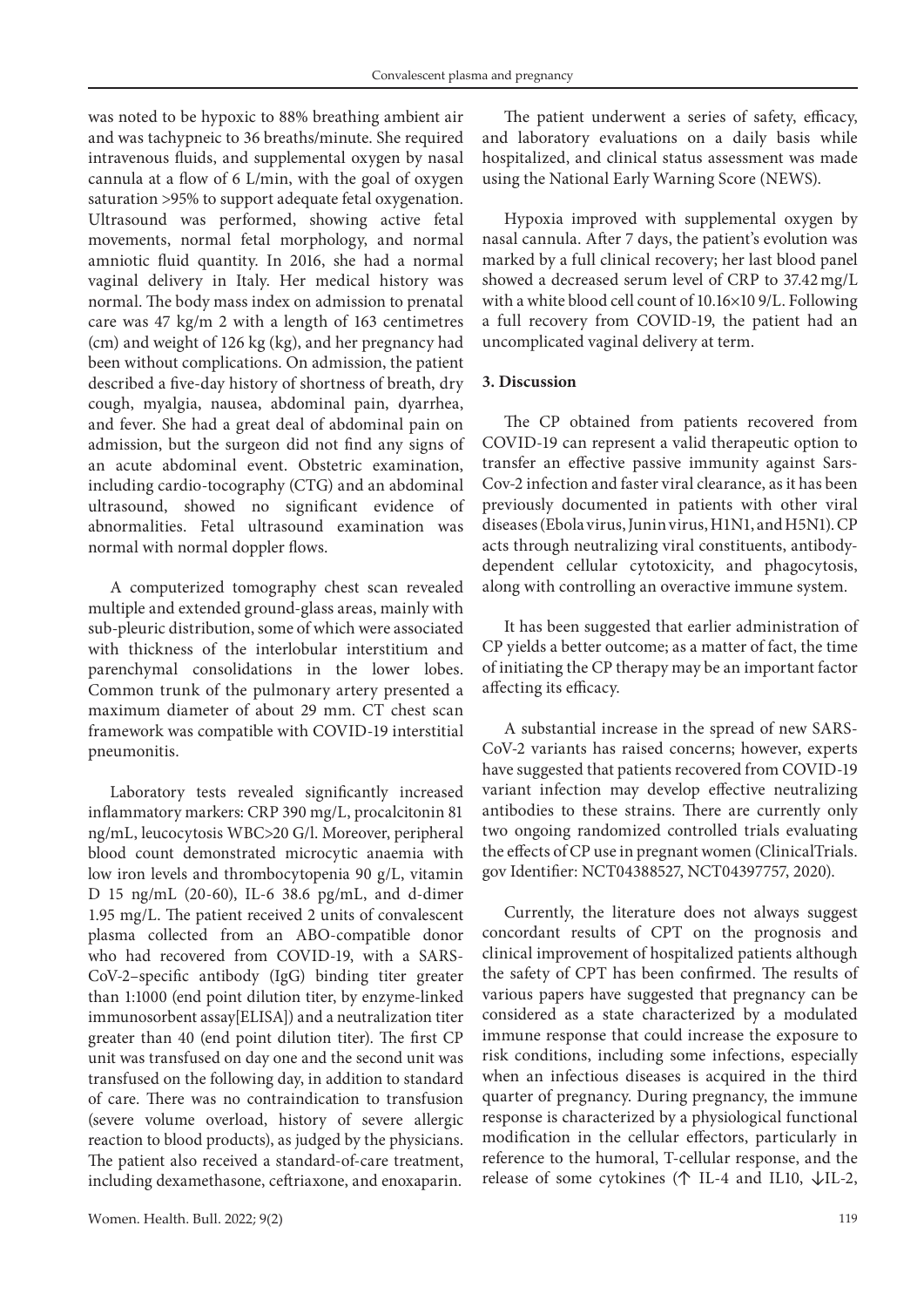and IFN-γ), specifically in the third trimester. Real life clinical medicine has shown healthcare professionals the high risk that pregnant women can experience in case of SarsCov-2 infection, including the possibility of maternal mortality, preeclampsia, and stillbirth risks.

The guideline group agreed there is some overall uncertainty about the ineffectiveness of CPT in patients with COVID-19; however, they do not rule out that CPT may be effective in selected patients if given early (preferably within three days of diagnosis) and if CP contains high neutralizing titers (1).

Furthermore, it is important to identify its efficacy in unique subpopulations of patients, such as patients who are immunosuppressed due to chronic diseases, or from therapies that cause immunoglobulin deficiencies; pregnant patients are also included in these subgroups of frail patients.

We analyzed the studies published in the literature through the PubMed database in order to investigate the characteristics described by other authors for similar cases, in the period from February 12, 2020 to May 31, 2021. There were four reports on Mers-CoV and 5 SARS-CoV describing CPT during pregnancy. A 28-year-old pregnant woman with SARS was treated with two bags of 250 ml of CP; there was an impressive record of recovery in this case (2). In a different report, six out of eight CP-treated pregnant women in Africa survived (3). In a phase II study, two pregnant women were enrolled so that the safety and efficacy of influenza CPT could be assessed (4).

We analyzed the data provided by the current literature, mainly using the PubMed database, to evaluate the experiences regarding the use of a CPT for the treatment of diseases caused by coronavirus in pregnancy. There were 12 COVID-19 reports describing CP use in pregnancy (5-7). An analysis of the previous reports published in the literature showed heterogeneous data. Unfortunately, most of the reports do not indicate the titer of neutralizing antibodies in each of the plasma units administered, which limits the judgment on the efficacy of the plasma units used. The dosage of CP used appears to be not homogeneous. Additionally, the timing of the administration did not follow a precise schedule although the limited data available have also confirmed that in these case series, it is advisable to administer CP as early as possible.

All pregnant patients transfused with CP had no adverse events. The majority of patients presented with

severe ARDS that required mechanical ventilation. The patients described in some reports presented a dramatic response immediately after plasma administration (5). In other reports, the CPT seems to have determined only a mild clinical improvement and / or in the oxygen therapy requirements. Meanwhile, in some papers, there is evidence of a mild clinical response (6), or no evidence of effective CPT was highlighted (7). In their report, Grisolia and colleagues (5) described clinical improvement after administration of a second unit of CP in a 29-year-old gravida who developed an acute respiratory failure. A recent Cochrane review argued that the use of CPT may not affect mortality and / or improve the clinical condition of hospitalized patients (8).

Currently, only one RCT has documented an influence on the progression of COVID-19 with the early use of CPT containing a high neutralizing titer in elderly patients with a non-severe disease (9). Publication of further studies might resolve some of the uncertainties around CPT beacuse the current reports cannot state with absolute certainty whether CTP may be the cause of risky conditions for the health status of critically ill patients. An extensive program on the use of CPT has shown only a low percentage of adverse events among the 22,000 patients treated (10).

Our experiment documented an evident success, especially in our patient who, within 24 hours of CP transfusion, presented an important clinical improvement, no longer requiring additional oxygen supplements and no longer having fever. The second patient also presented a favorable course; nonetheless, she was also treated with intravenous remdesivir, which may have helped to improve her clinical conditions.

# **4. Conclusions**

The administration of CPT may be considered as an important therapeutic option, without adverse effects on pregnant patients even though the results of larger randomized studies are needed. It is advisable to utilize plasma units with a high concentration of specific immunoglobulins and to use the CPT as soon as possible in order to reach the best clinical and virological outcome. In order to increase the effectiveness of CPT, it is likely that an antiviral treatment should also be used. CPT, as a supportive treatment in pregnant COVID-19 women, has not been systematically evaluated in large clinical trials. Nevertheless, it is important to stress the merits of its use in the immediate onset of the disease in pregnant patients with severe pneumonia through a